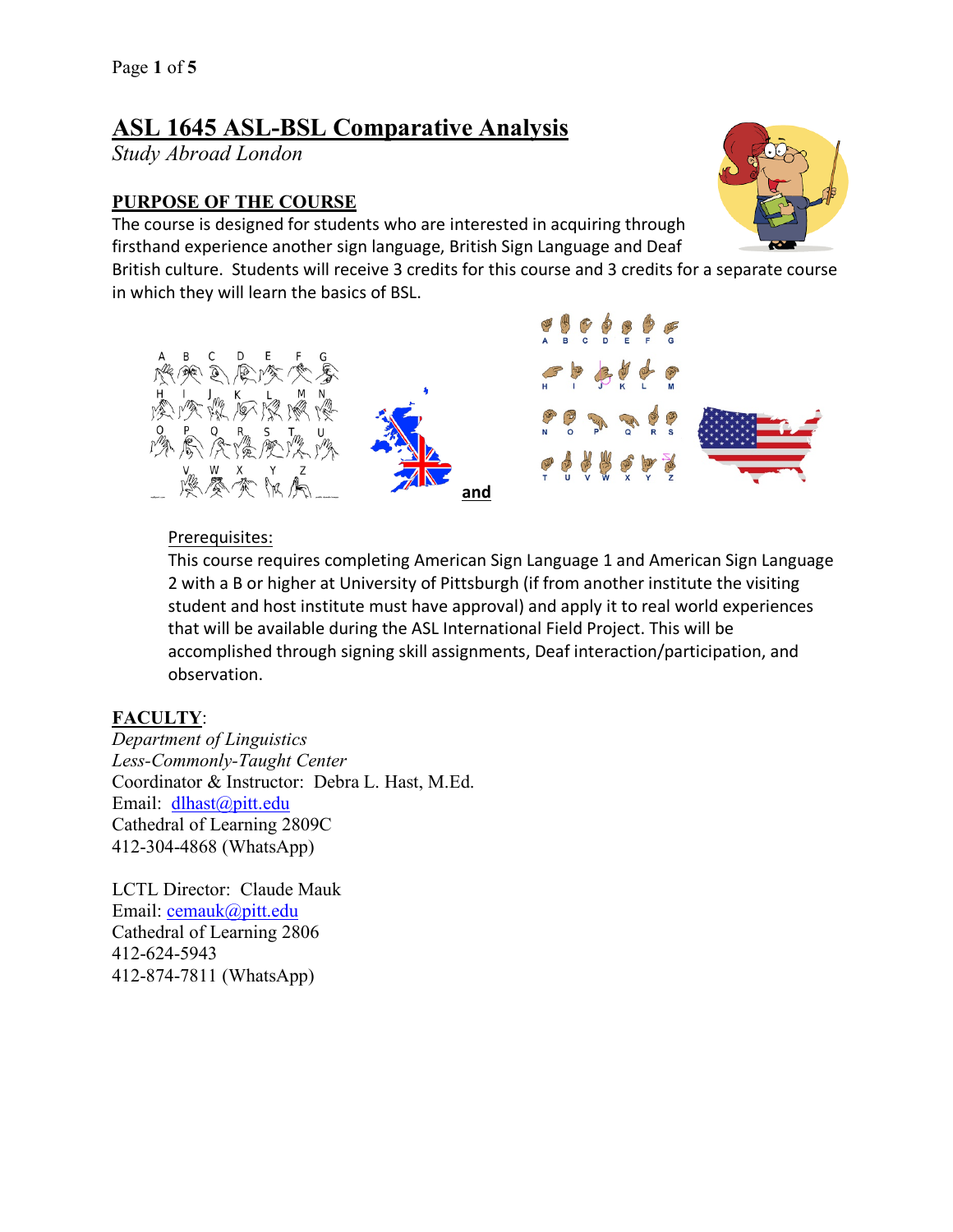

- Students will experience another culture by visiting a country where a different sign language is used
- Students will use both their receptive and expressive signing skills to learn about another sign language.
- Students will embrace another culture through observation and participation.
- Students will experience signing with members of the British Deaf community within an educational setting or community setting.
- Students will learn about differences and similarities between ASL and BSL as well as American Deaf culture and British Deaf culture.
- Students will improve their signing ability through intensive practice.
- Students will be voice off during the trip and will demonstrate the ability to behave appropriately within a Deaf culture.

#### **Language Policy**

Students in this class will develop sensitivity to the communication needs of Deaf people and will provide an accessible environment in the classroom. Students are required to sign and/or gesture to accommodate or provide accessibility for everyone (d/Deaf and hearing) in class or during any group activities especially when one of the instructors is present. Don't be afraid to use natural gestures or write down information if necessary, but **DO NOT use spoken English** in the classroom. Deaf people cannot hear what you are saying, speaking in the presence of deaf people is equivalent to whispering in front of someone or to make rude gestures when another person's back is turned, it is rude and simply unacceptable. Your instructors will encourage you to expand your ability to understand and produce a visual language but not to use your voice. If you do not understand the instructor, raise your hand and ask in ASL for clarification. If you repeatedly speak in class, you will be asked to meet with the instructor. If this continues to be a problem, the participation grade will seriously be affected.

In case of a crisis or an emergency, any kind of communication is acceptable. If an instructor or CAPA personnel chooses to initiate a communication in English, you can use English in return.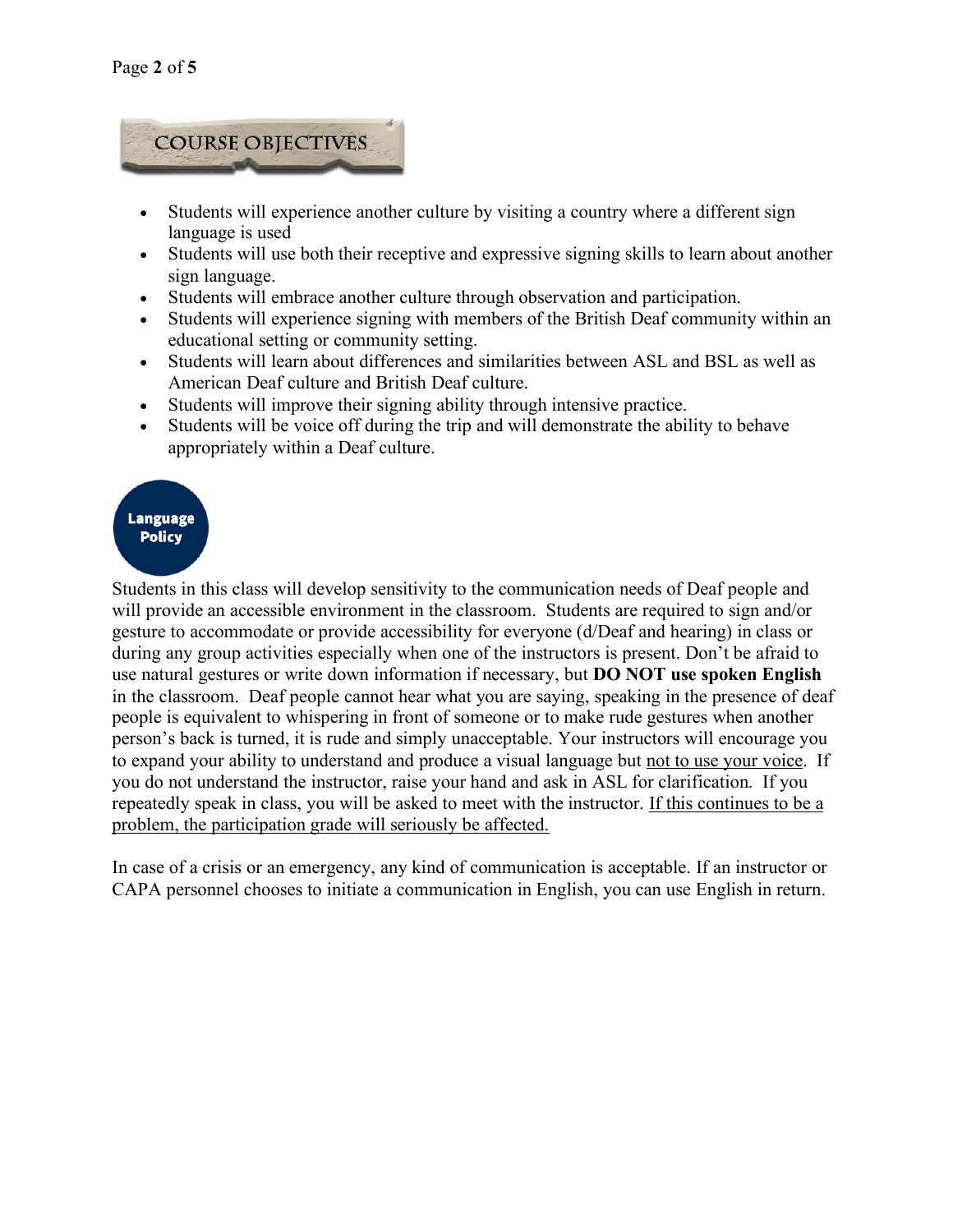

We recommend the use of WhatsApp for immediate and/or emergency communication while in London. Our US cell phone numbers are listed above. If you set up WhatsApp while in the US, you can add our numbers to your contacts and then be able to message us over Wi-Fi and (while in the US) cell networks. If you set up WhatsApp with a UK phone or SIM card while in the UK, you will need to add  $a + 1$  to the phone number because you will be on the UK network. Note that setting up WhatsApp requires access to text/SMS messages. If you do not plan to get a UK SIM card, you will need to set up WhatsApp before you leave the US. If you set up WhatsApp in the US with your US SIM card, and then get a UK SIM card, WhatsApp will still work in the UK but will be connected to your US phone number. WhatsApp will also be a good way for your parents and friends to stay in touch with you. It's a small once a year fee to use the app and there is no charge for sending messages.

If you will be using a phone in the UK, please give us your number in case we need to reach you in emergencies.

We will expect you to respond promptly to messages on WhatsApp.



**Course Grading: Assignments:**

The course grade earned is based on the following:

20% - Professionalism 20% - In-Country Participation 20% - Journal 20% - Discussion Leaders 20% - Individual Final Report 100% - Total



| <b>Grading Scale:</b> |        |               |       |              |          |
|-----------------------|--------|---------------|-------|--------------|----------|
| $A+$                  | 98-100 | B             | 84-86 | $\mathbf{C}$ | 70-73    |
| $\mathsf{A}$          | 94-97  | В-            | 81-83 | Ð            | 66-69    |
| $A -$                 | 90-93  | $C_{\pm}$     | 78-80 | F            | $0 - 65$ |
| $B+$                  | 87-89  | $\mathcal{L}$ | 74-77 |              |          |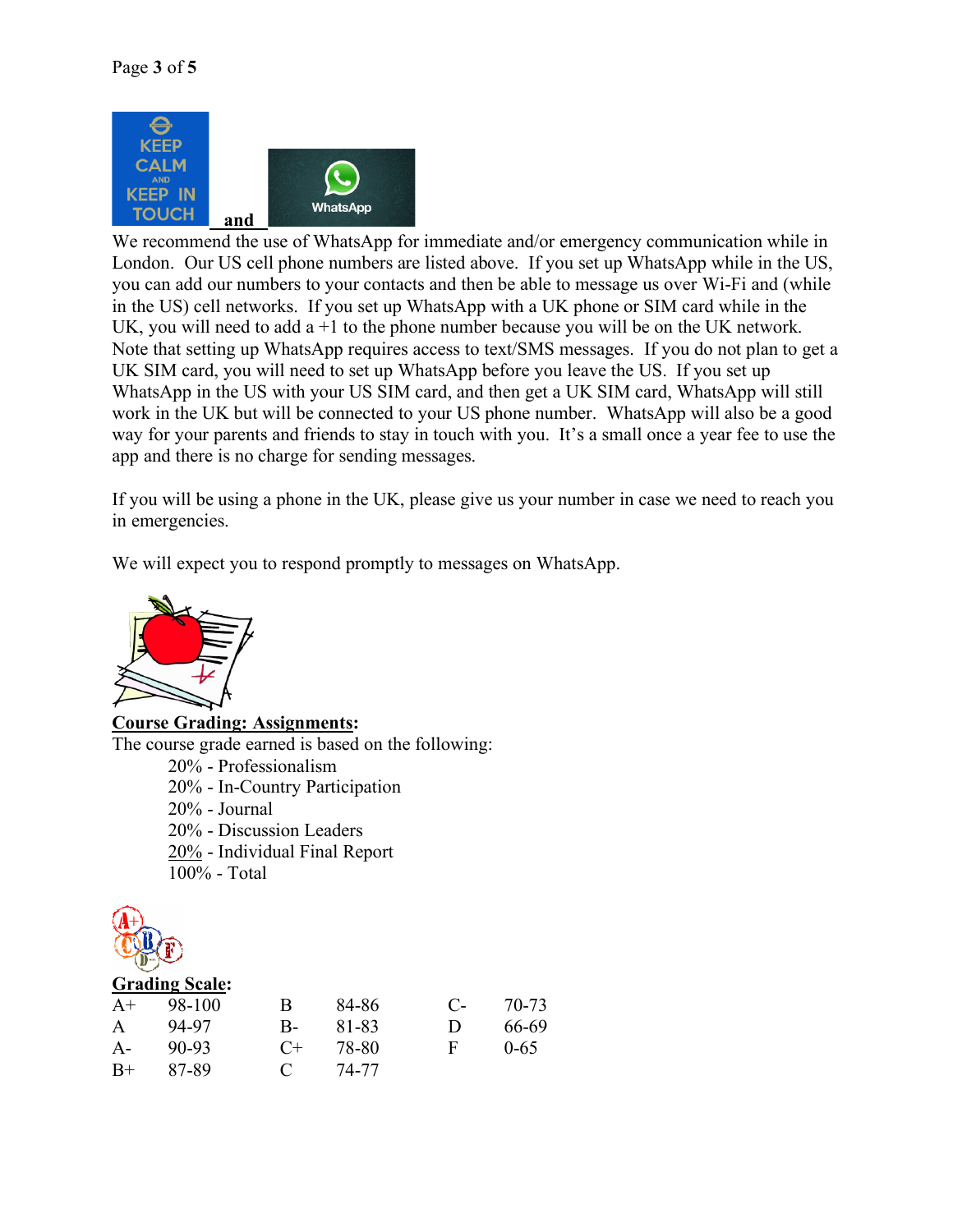

# *1. Professionalism (20%)*

Students should present themselves appropriately, especially when visits to sites are in progress. Casual clothing in class or during other class activities is fine, but that clothing should be neat and not too revealing. Students will not drink alcohol while class activities are in progress, even when those activities take place outside the classroom. Professionalism also relates to communicating with instructors. Being unresponsive to messages via email or WhatsApp is problematic and may impact your grade.

# 2. *In-Country Participation (20%)*

The field study component of the course will encompass one month abroad. Students will be evaluated on the basis of: (a) familiarity with the course materials; (b) quality of contributions; (c) critical and creative approaches course content; and (d) respect for the views of others (especially hosts and cultural norms). Note that a lack of quality sleep or an overabundance of drinking will negatively impact your ability to participate. We will notice. During class activities in or out of the classroom, we will expect you to be an active participant. Students should not go off by themselves during out of the classroom activities.

3. *Journal (20%)*

500-600 word entries will be written daily during the in-country component of the course. Entries must be based on personal refection on cultural and language abroad. The entire journal will be typed and submitted at the end of June. This is a written work turned in for a grade. You must spell check and proofread. Please include all journal entries in a single document for our convenience. You should write an entry for each day that there is a course required event.

Journal entries will be evaluated on the basis of: (a) the completion and length of each post; (b) reference to language and/or culture in each entry; and (c) the ability to recognize and evaluate relevant issues.

4. *Discussion Leaders (20%)*

Students will lead discussions of course materials for some topics. These discussion leaders will create questions for discussion and activities related to course material. Students will be assigned to specific dates and sessions soon after arrival in London. Students will be given a set of materials to get started and may find additional materials on their topics. Students will work together outside of class hours to prepare discussion questions and activities for their day. Each student led session will have two or more discussion leaders. Each group of discussion leaders must meet with one of the instructors at least 24 hours before the class session they will lead.

5. *Final Report (20%)*

The final output from the class is an individual 7-8 page analysis report that focuses on a particular issue of interest to the student. Students must seek approval of the topic of focus before the end of the second week in London. After returning to the US, students can search for supporting material to augment their experience in London. Relevant